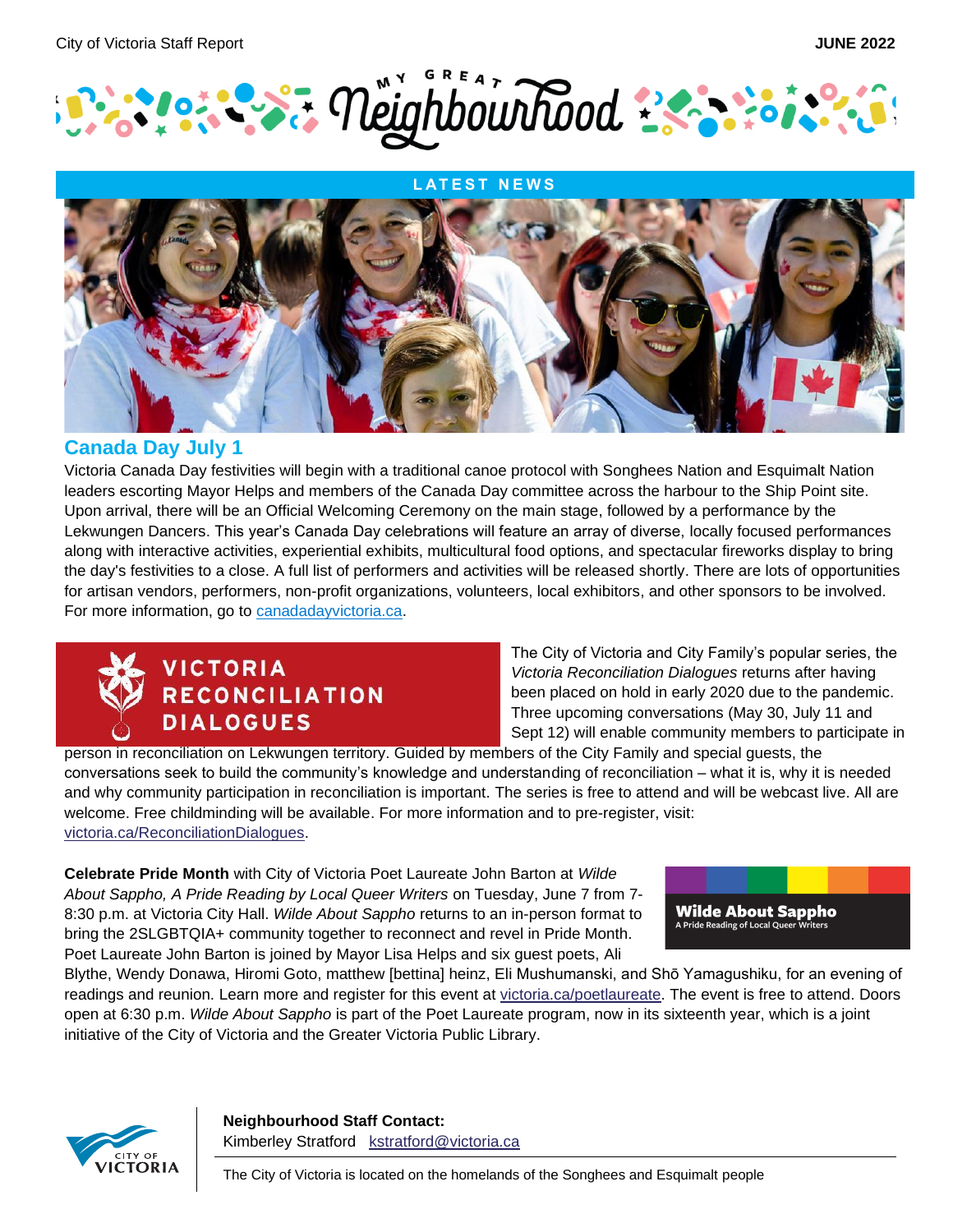



## **Free Yoga and Tai Chi on National Health and Fitness Day**

Celebrate National Health and Fitness Day with free yoga and tai chi in the park! Join us at Royal Athletic Park on Saturday, June 4 from 10am – 12:15 p.m. for fun and fitness on the large grass field. A limited

number of yoga mats will be available or bring your own. Access is through the main gate on Caledonia Avenue. The active transportation corridor on Vancouver Street provides a convenient route to and from the event for people traveling by bike. Get out and get active on National Health and Fitness Day! Learn more: [victoria.ca/RAP](https://www.victoria.ca/EN/main/residents/facilities/royal-athletic-park.html)

# **Property Taxes due July 4**

There are many ways to pay your property taxes. You can pay through your financial institution's online banking system using the Folio Number located at the top left of your tax notice as the account number. Mail your cheque (including postdated cheques to the due date) and the bottom portion of your tax notice to #1 Centennial Square, Victoria BC V8W 1P6. There is a drop box located at the Pandora Avenue entrance of City Hall. The drop box is open 24/7 for non-cash payments. If your mortgage company will be remitting payment to the City of Victoria on your behalf, confirm details of your tax payment with your mortgage company directly. The Public Service Centre located in City Hall is open to the public Monday to Friday from 8 a.m. – 4:30 p.m., excluding statutory holidays. Payment methods include cash, cheque and debit. **Credit cards are not accepted.** Our ambassador will greet you and can answer any questions. Face masks are optional. Finally, pre-authorized payments offer a convenient method to make monthly payments towards your 2023 property taxes. Payment must be received by July 4, 2022 to avoid penalty. Find more details [here.](https://www.victoria.ca/EN/main/residents/property-taxes.html)

**REMINDER:** Home Owner Grant applications are now processed through the Province's online system at [gov.bc.ca/homeownergrant](https://www2.gov.bc.ca/gov/content/taxes/property-taxes/annual-property-tax/home-owner-grant) or by phone at **1.888.355.2700**. Municipalities no longer accept applications.

# **Free Guided Bike Rides**

Just in time for Go By Bike Week, the City of Victoria is putting the finishing touches on seven new All Ages and Abilities (AAA) cycling corridors. Projects include traffic-calmed neighbourhood bikeways on Kings Road, Haultain Street and Richardson Street, as well as three additional connector routes into the Oaklands, Fernwood and North Park neighbourhoods. Protected bike lanes have also been installed on Government Street, between Pandora Avenue and Gorge Road. Financial support has been provided from the Canada Community Building Fund, ICBC and the Pacific Economic Development Canada (PacifiCan). As the cycling network expands in both



**Remember, the route ahead is shared.** 

size and popularity, the City is partnering with the CRD Traffic Safety Foundation this summer to deliver programming focused on familiarizing the public with new routes and facility types to support road safety. Promoting best practices and etiquette around sharing neighbourhood bikeways and multi-use pathways, the "Way to Go" campaign features free guided community bike rides, programming and prizes for elementary schools, and educational resources available at Crystal Pool, City Hall, community centres, bike shops and libraries. To sign up for free, guided bike rides and for tips on sharing neighbourhood bikeways and multi-use pathways, visit [victoria.ca/WayToGo.](https://can01.safelinks.protection.outlook.com/?url=https%3A%2F%2Fwww.victoria.ca%2FEN%2Fmain%2Fresidents%2Fstreets-transportation%2Fway-to-go.html&data=05%7C01%7Ckstratford%40victoria.ca%7Cd7bc100c1be441d5957108da427c4dc1%7Cd7098116c6e84d2a89eedb15b6c23375%7C0%7C0%7C637895398987158392%7CUnknown%7CTWFpbGZsb3d8eyJWIjoiMC4wLjAwMDAiLCJQIjoiV2luMzIiLCJBTiI6Ik1haWwiLCJXVCI6Mn0%3D%7C3000%7C%7C%7C&sdata=Rt7pnuhCjZzaAlStB28iWvktd19jbUXXIXanCx4sj8c%3D&reserved=0)



**Neighbourhood Staff Contact:** Kimberley Stratford [kstratford@victoria.ca](mailto:kstratford@victoria.ca)